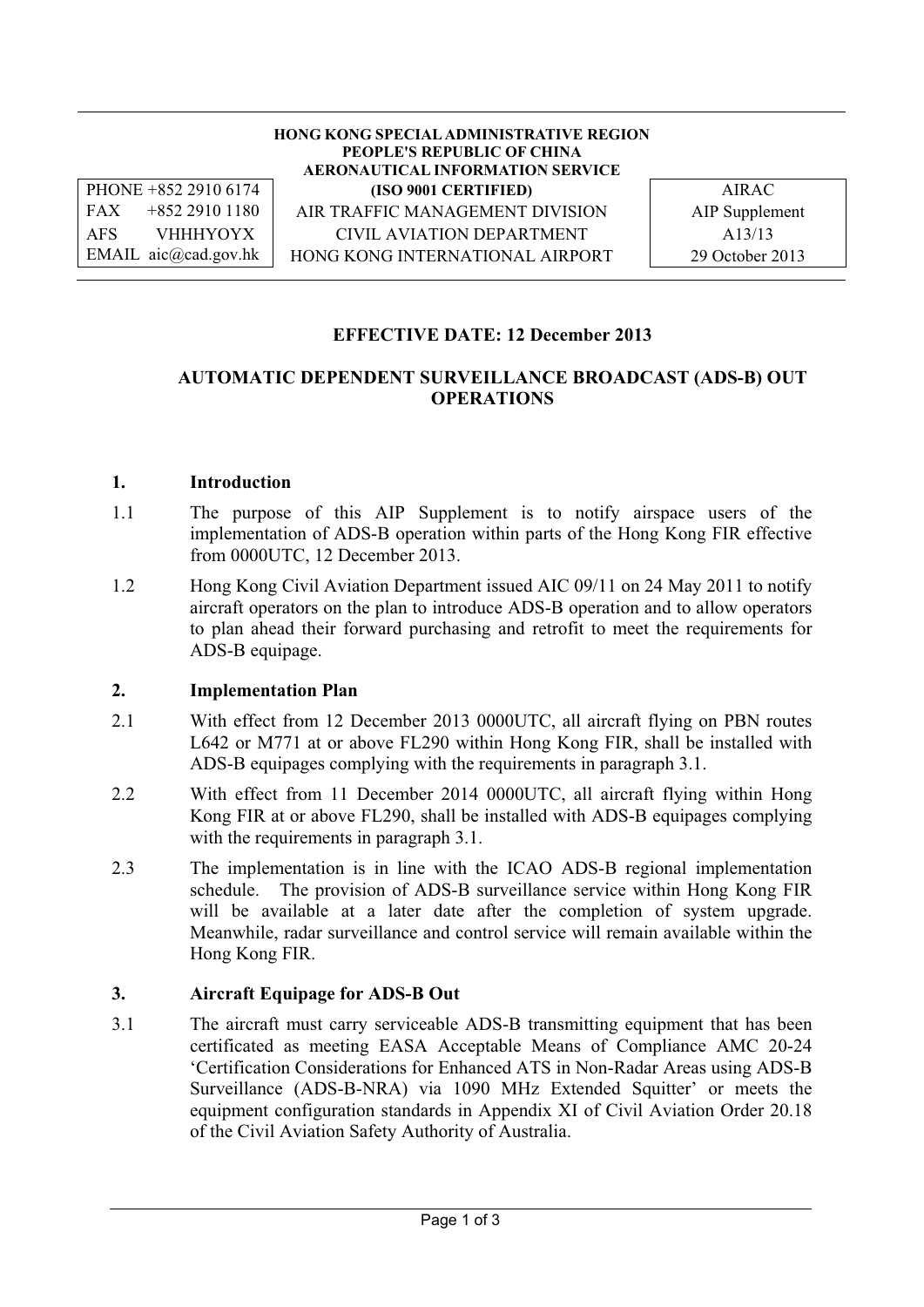- 3.2 On or after 12 December 2013, if an aircraft carries ADS-B transmitting equipage which does not comply with the requirements of paragraph 3.1, the aircraft shall not fly in Hong Kong FIR unless such equipage is:
	- (a) deactivated; or
	- (b) set to transmit only a value of zero for the Navigation Uncertainty Category  $(NUC<sub>P</sub>)$  or Navigation Integrity Category (NIC).

## **4. Aircraft Operator's Approval**

4.1 The aircraft operator must have the relevant ADS-B operational approval from the State of Registry.

# **5. Operational Limitations**

5.1 Aircraft not complying with paragraph 3.1 or 4.1 will not be accorded priority to operate in the designated airspace and flight level assignments would be subject to air traffic conditions.

## **6. Flight Planning Requirements**

- 6.1 On or after 12 December 2013, aircraft operator complying with the requirement stipulated in paragraph 3.1 and 4.1 are to indicate the appropriate ADS-B designator in Item 10 of the flight plan.
	- B1 ADS-B with dedicated 1090 MHz ADS-B "out" capability
	- B2 ADS-B with dedicated 1090 MHz ADS-B "out" and "in" capability
- 6.2 The aircraft identification(ACID) must be accurately recorded in Item 7 of the ICAO Flight Plan form as per the following instructions:

Aircraft Identification, not exceeding 7 characters is to be entered both in Item 7 of the flight plan and replicated exactly when set in the aircraft (for transmission as Flight ID) as follows:

Either,

a) The ICAO three-letter designator for the aircraft operating agency followed by the flight identification (e.g. KLM511, BAW213, JTR25), when:

in radiotelephony the callsign used consists of the ICAO telephony designator for the operating agency followed by the flight identification (e.g. KLM 511, SPEEDBIRD 213, HERBIE 25).

Or,